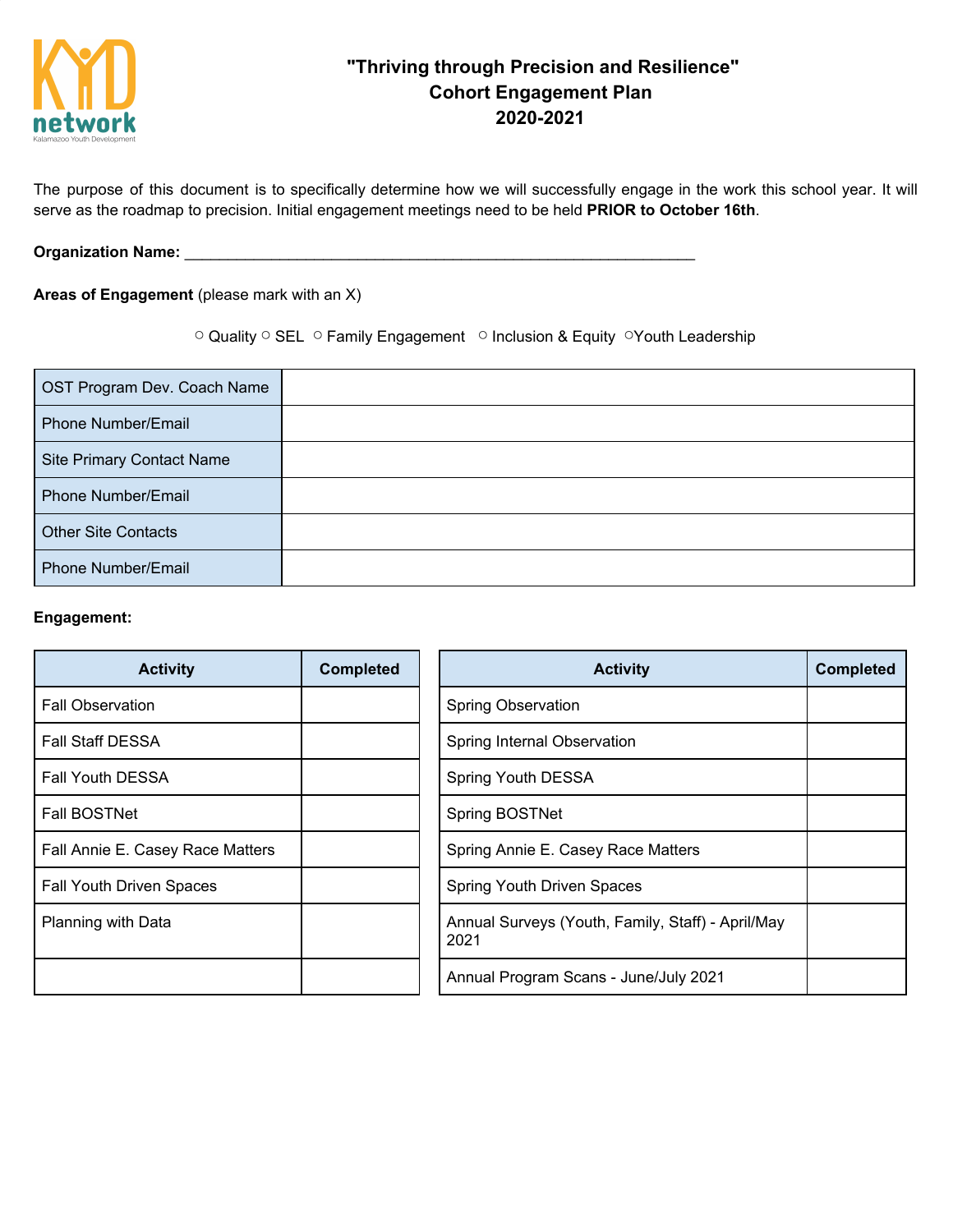

# **"Thriving through Precision and Resilience" Cohort Engagement Plan 2020-2021**

# **Engagement Opportunities**

| <b>Action Friday</b>   | 9/11/20           | 10/9/20  | 11/13/20              | 12/11/20 | 1/8/21                 | 2/12/21 | 3/12/21                   | 5/9/21   | 8/13/21 |
|------------------------|-------------------|----------|-----------------------|----------|------------------------|---------|---------------------------|----------|---------|
| <b>Skills Saturday</b> |                   | 10/17/20 |                       | 12/12/20 | $1/-/21$               |         | $3/-/21$                  | $5/-/21$ |         |
| <b>Affinity Groups</b> | I&E 9/29/20       |          | Y.L. 10/7/20          |          | SEL 10/14/20           |         | Youth Candidate Forum TBA |          |         |
| Lights On              | 10/22/20 Kick-off |          | 10/23/20 Virtual Walk |          | 10/24/20 Spring Valley |         |                           |          |         |

- ❏ External/ Internal YPQA Observation(s)
- ❏ Planning With Data
- ❏ Develop Program Improvement Plans (Goal Setting)
- ❏ Goal Implementation (Coaching)
- ❏ Program Improvement Plan Check Ins

- ❏ Staff DESSA (required)
- ❏ Youth DESSA
- ❏ Planning With Data
- ❏ Develop Program Improvement Plans (Goal Setting)
- ❏ Goal Implementation (Coaching)
- ❏ Program Improvement Plan Check Ins
- ❏ Affinity Group **Sept. 29 @ 10am - Zoom**

## **Family Engagement Items: Partner Engagement Options:**

- ❏ BOSTNet Assessment
- ❏ Planning With Data
- ❏ Develop Program Improvement Plans (Goal Setting)
- ❏ Goal Implementation (Coaching)
- ❏ Program Improvement Plan Check Ins

## **Youth Engagement Items:**

- ❏ Youth Driven Spaces Assessment
- ❏ Affinity Group **Oct. 7 @ 4pm- Zoom**
- ❏ Youth Led Candidate Forum **TBA**

### **Inclusion & Equity Items:**

- ❏ I&E Assessment
- ❏ Planning With Data
- ❏ Develop Program Improvement Plans (Goal Setting)
- ❏ Goal Implementation (Coaching)
- ❏ Program Improvement Plan Check Ins
- ❏ Affinity Group **Oct. 14 @ 10am- Zoom**

## **Quality Engagement Items: Community Learning Hub Program:**

- ❏ In-Person Hub
- ❏ In-Person Stand alone
- ❏ Virtual Plug
- ❏ Virtual Stand alone

### **SEL Engagement Items: KYD Network Resources:**

- ❏ Hub Connection- E.T.
- ❏ Hub Connection- Quincey
- ❏ Mental Health / Wellness- Deanna
- ❏ STEM- Rocann
- ❏ Youth Advocacy Toolkit- Destine Price
- ❏ Youth Leadership- Bailey Crist

- ❏ Air Zoo STEM Virtual Content
- ❏ Catholic Family Services Mental Health Support
- ❏ Goodwill Life Guides Family Resources
- ❏ Gryphon Place 2-1-1 Mental Health Services
- ❏ Kalamazoo Loaves and Fishes food distribution
- ❏ Kalamazoo Nature Center
- ❏ Kalamazoo Promise
- ❏ Kalamazoo Public Library
- ❏ Prevention Works
- ❏ Sherman Lake Food Distribution
- ❏ SLD Reads Literacy Tutoring